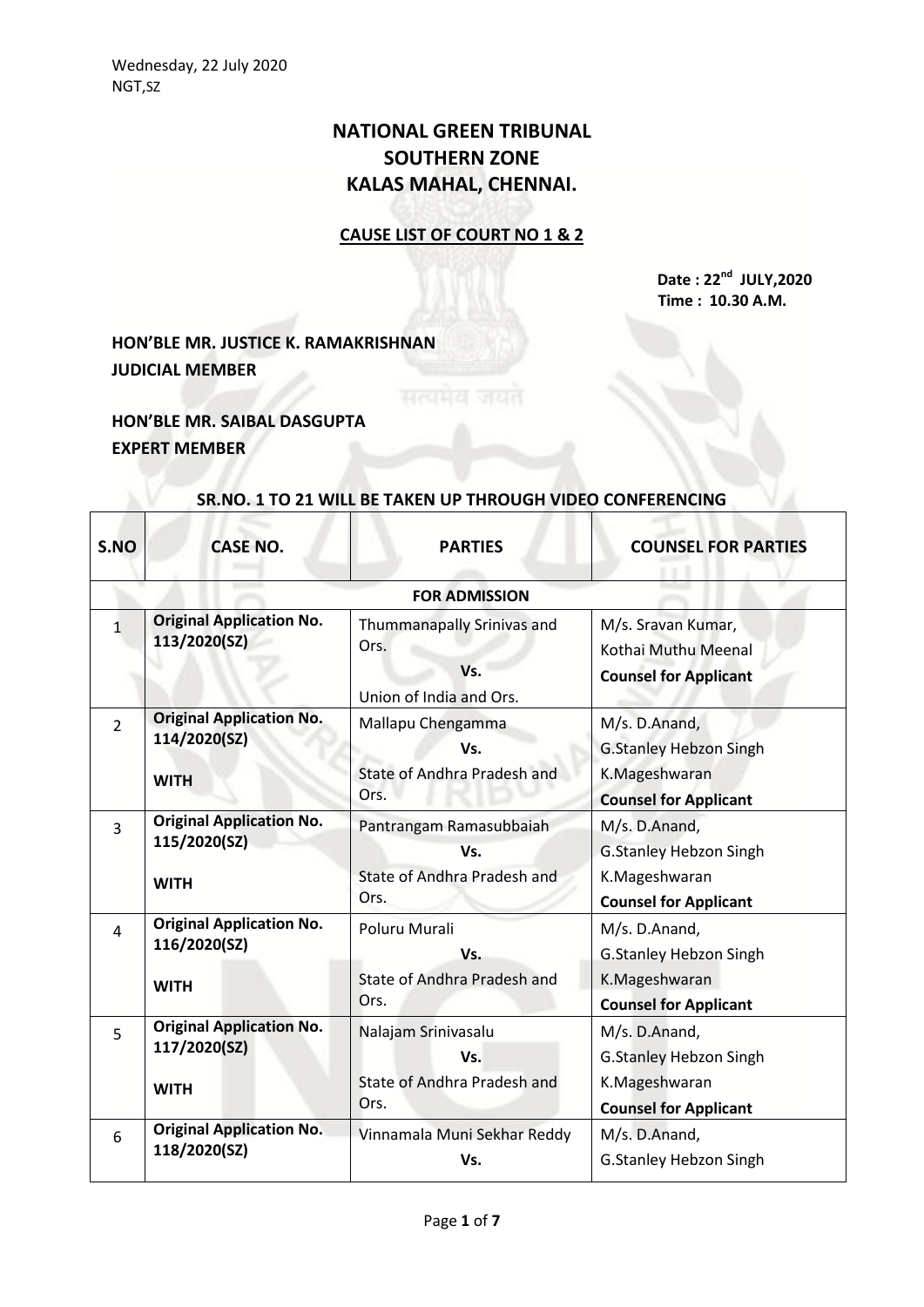|                | <b>WITH</b>                                                                                                                                      | State of Andhra Pradesh and<br>Ors.                                       | K.Mageshwaran<br><b>Counsel for Applicant</b>                                                                                                                                                                           |
|----------------|--------------------------------------------------------------------------------------------------------------------------------------------------|---------------------------------------------------------------------------|-------------------------------------------------------------------------------------------------------------------------------------------------------------------------------------------------------------------------|
| $\overline{7}$ | <b>Original Application No.</b><br>119/2020(SZ)<br><b>WITH</b>                                                                                   | Saguturu Krishna Reddy<br>Vs.<br>State of Andhra Pradesh and<br>Ors.      | M/s. D.Anand,<br><b>G.Stanley Hebzon Singh</b><br>K.Mageshwaran<br><b>Counsel for Applicant</b>                                                                                                                         |
| 8              | <b>Original Application No.</b><br>120/2020(SZ)<br><b>WITH</b>                                                                                   | Pantrangam Subrahmanyam<br>Vs.<br>State of Andhra Pradesh and<br>Ors.     | M/s. D.Anand,<br>G.Stanley Hebzon Singh<br>K.Mageshwaran<br><b>Counsel for Applicant</b>                                                                                                                                |
| 9              | <b>Original Application No.</b><br>121/2020(SZ)<br><b>WITH</b>                                                                                   | Poluru Bhargavi<br>Vs.<br>State of Andhra Pradesh and<br>Ors.             | M/s. D.Anand,<br><b>G.Stanley Hebzon Singh</b><br>K.Mageshwaran<br><b>Counsel for Applicant</b>                                                                                                                         |
| 10             | <b>Original Application No.</b><br>122/2020(SZ)                                                                                                  | Saguturu Dayakar Reddy<br>Vs.<br>State of Andhra Pradesh and<br>Ors.      | M/s. D.Anand,<br><b>G.Stanley Hebzon Singh</b><br>K.Mageshwaran<br><b>Counsel for Applicant</b>                                                                                                                         |
|                |                                                                                                                                                  | <b>AFTER NOTICE</b>                                                       |                                                                                                                                                                                                                         |
| 11             | Appeal.No.11/2020(SZ)<br>&<br>I.A No. 40/2020(SZ)<br>[FOR CONDONE DELAY]<br><b>[HEARD THROUGH VIDEO</b><br><b>CONFERENCING ON</b><br>15.06.2020] | K.Saravanan<br>Vs.<br>The Tamil Nadu Polymer<br>Industries Park Ltd &anr. | M/s. A.Yogeshwaran<br><b>Counsel for Appellant</b><br><b>FOR FILING COUNTER IN THE</b><br><b>DELAY CONDONATION</b><br><b>APPLICATION]</b>                                                                               |
|                |                                                                                                                                                  | <b>FOR DIRECTION</b>                                                      |                                                                                                                                                                                                                         |
| 12             | I.A. No.55/2020(SZ)<br>IN<br><b>Original Application No.</b><br>16/2019 (SZ)                                                                     | M/s. Chemplast Sanmar Limited<br>Vs.<br>K.Gemini and Ors.                 | M/s. T. Ravichandran<br><b>Counsel for Applicant(IA)/R4</b><br>M/s. T. Sai Krishnan for<br>[R1/Applicant Counsel in OA]<br>M/s. G.M.SyedNurullah Sheriff<br>for R2<br>M/s. Mani Gopi for R3<br>M/s. C. Kasirajan for R4 |
|                |                                                                                                                                                  | <b>FOR REPORT</b>                                                         |                                                                                                                                                                                                                         |
| 13             | M.A.No.231/2017(SZ)<br>IN<br><b>Unnumbered Appeal</b><br>Diary.No.606/2017(SZ)<br><b>HEARD THROUGH VIDEO</b>                                     | SrideviDatla<br>Andhra Pradesh<br>Vs.<br>Union of India and Ors.          | M/s. Stanley Hebzon Singh<br><b>Counsel for Appellant</b><br>M/s.M.Sumathi for R1<br>M/s. MadhuriDonti Reddy<br>for R2 &R3<br>M/s. L.Murali Krishna for R4                                                              |
|                | <b>CONFERENCING ON</b>                                                                                                                           |                                                                           |                                                                                                                                                                                                                         |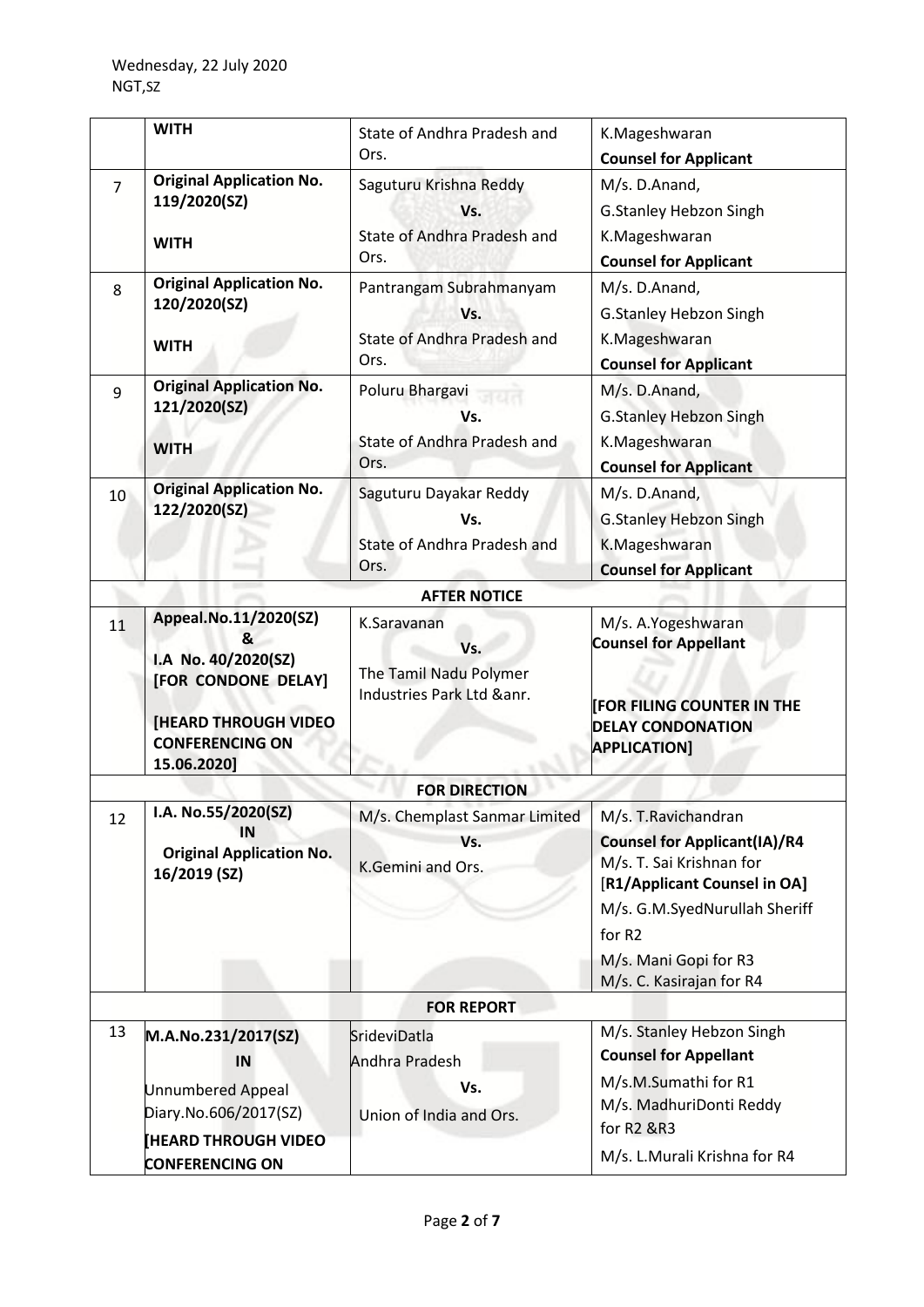|    | 24.06.2020]                                                                                                                                                                                                  |                                                                                                                               | [FOR CONSIDERATION OF DELAY<br><b>CONDONATION APPLICATION]</b>                                                                                           |
|----|--------------------------------------------------------------------------------------------------------------------------------------------------------------------------------------------------------------|-------------------------------------------------------------------------------------------------------------------------------|----------------------------------------------------------------------------------------------------------------------------------------------------------|
| 14 | <b>Original Application No.</b><br>45/2019 (SZ)<br>[HEARD THROUGH VIDEO<br><b>CONFERENCING ON</b><br>04.06.2020]                                                                                             | G.S.Mani<br>Vs.<br>The Chairman, Tamil Nadu<br>Pollution Control Board,<br>Chennai and Ors.                                   | Mr. G.S.Mani<br><b>Applicant in Person</b><br>M/s. Abdul Saleem for R1<br>M/s. S.N. Parthasarathyfor R4<br>[FOR CONSIDERATION OF<br><b>REPORT]</b>       |
|    |                                                                                                                                                                                                              | <b>FOR HEARING</b>                                                                                                            |                                                                                                                                                          |
| 15 | <b>Appeal No.21/2019(SZ)</b><br>&<br>I.A. No.40/2019<br>&<br>I.A. No.18/2020<br>&<br><b>[HEARD THROUGH VIDEO]</b>                                                                                            | Nutra Specialities Pvt Ltd.,<br>Vs.<br>The Member Secretary,<br><b>Central Pollution Control Board</b><br>and Ors.            | M/s. Bhartari<br><b>Counsel for Appellant</b><br>M/s. Jaya Lakshmi for R1,R3                                                                             |
|    | <b>CONFERENCING ON</b><br>02.06.2020,10.07.2020]<br><b>WITH</b>                                                                                                                                              |                                                                                                                               | [FURTHER HEARING]                                                                                                                                        |
| 16 | Appeal. No. 04/2020(SZ)<br>&<br>I.A.No.17/2020(SZ)<br><b>FOR EXEMPTION FOR</b><br>SMALL PRINT AND DIM<br><b>ANNEXURES]</b><br><b>HEARD THROUGH VIDEO</b><br><b>CONFERENCING ON</b><br>02.06.2020,10.07.2020] | The Thandava Co-Operative<br>Sugars Ltd.,<br>Vs.<br>The Member Society,<br><b>Central Pollution Control Board</b><br>and Ors. | M/s. S.Bhartari<br><b>Counsel for Appellant</b><br>M/s. Jaya Lakshmi for R1 & R3<br><b>[FURTHER HEARING]</b>                                             |
| 17 | <b>Appeal No.91/2017(SZ)</b><br><b>[HEARD THROUGH VIDEO</b><br><b>CONFERENCING ON</b><br>06.06.2020]                                                                                                         | SubramanyeswaraSwamy<br>Vs.<br>The State of Andhra Pradesh<br>and Ors.                                                        | M/s. Naidu Associates,<br>P.Venkaiah Naidu<br><b>Counsel for Appellant</b><br>M/s. MadhuriDonti Reddy<br>for R1 to R5<br>[HEARING]                       |
| 18 | <b>Original Application No.</b><br>101/2017(SZ)                                                                                                                                                              | R. Bhramanidhi<br>Vs.<br>The Government ofTamil Nadu<br>Revenue Department,<br>Chennai and ors.                               | M/s. V. Raghavachari&<br>S.Sai Satya Jith<br><b>Counsel for Applicant</b><br>M/s. S.N. Parthasarathi<br>for R1, R7, R8, R9<br>M/s. Me. Sarashwathyfor R2 |
|    | [HEARD THROUGH VIDEO                                                                                                                                                                                         |                                                                                                                               | M/s. Abdul Saleem for R4                                                                                                                                 |
|    | <b>CONFERENCING ON</b>                                                                                                                                                                                       |                                                                                                                               | M/s. Elambharathi for R14                                                                                                                                |
|    | 18.06.2020,30.06.2020]                                                                                                                                                                                       |                                                                                                                               | [HEARING]                                                                                                                                                |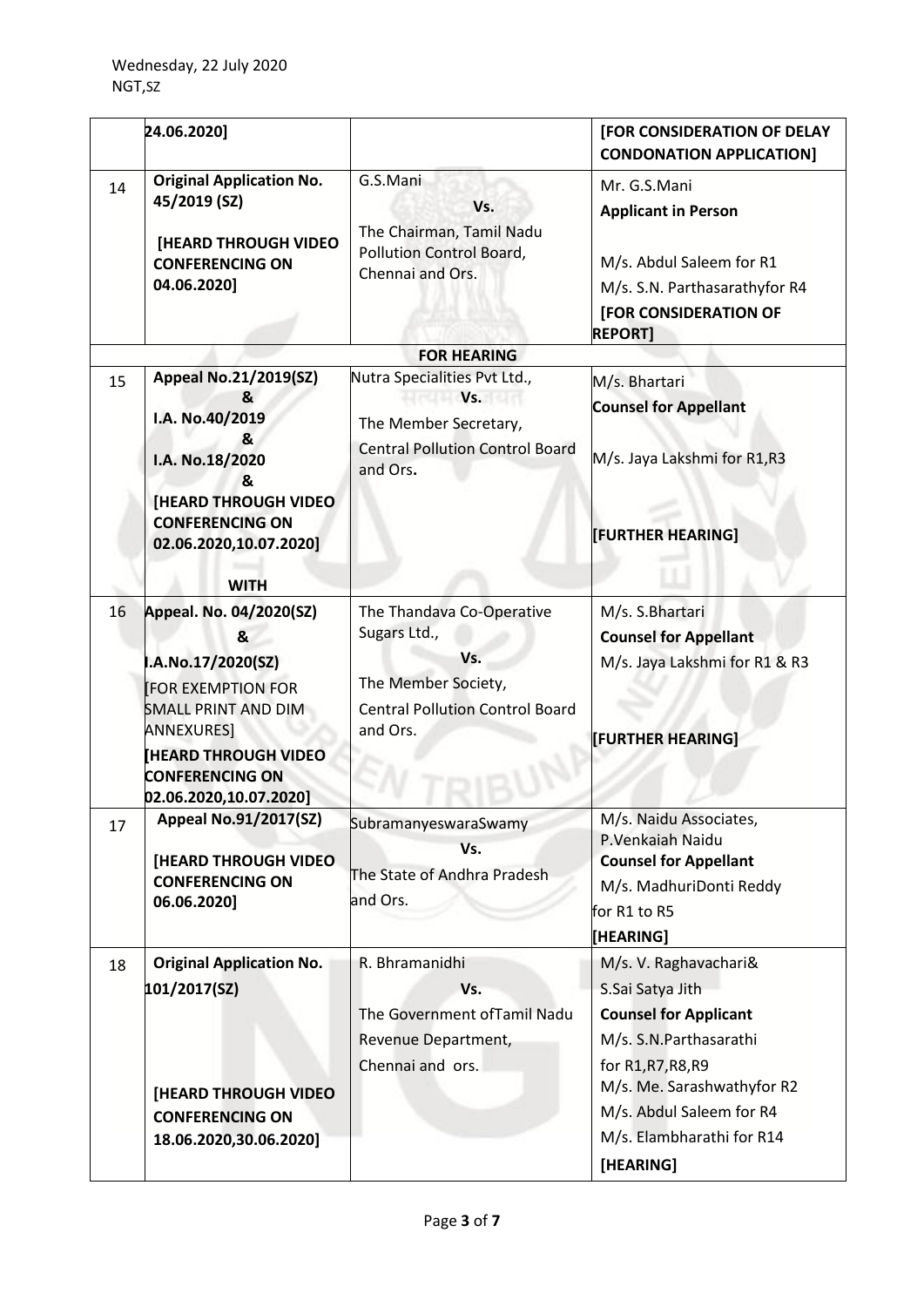| 19 | <b>Original Application No.</b><br>176/2017(SZ)<br><b>[HEARD THROUGH VIDEO</b><br><b>CONFERENCING ON</b><br>05.06.2020]                           | M/s.Tappal Flour Mill<br>Vs.<br>State of Andhra Pradesh,<br><b>Guntur District and Ors.</b>                                                            | M/s. P. Venkaiah Naidu<br>Syed Sadiq& Associates<br><b>Counsel for Applicant</b><br>M/s. MadhuriDonti Reddy<br>for R1 to R5<br>[HEARING]                    |
|----|---------------------------------------------------------------------------------------------------------------------------------------------------|--------------------------------------------------------------------------------------------------------------------------------------------------------|-------------------------------------------------------------------------------------------------------------------------------------------------------------|
| 20 | <b>Original Application</b><br>No.222/2017(SZ)<br><b>[HEARD THROUGH VIDEO</b><br><b>CONFERENCING ON</b><br>06.07.2020]                            | D.R.Senguttuvan<br>Vs.<br>Government of India,<br>Ministry of Environment,<br>Forest & Climate Change<br>Rep., by its Director and ors.                | M/s. Thanka Sivan<br><b>Counsel for Applicant</b><br>M/s. Syed Nurullah Sheriff for R1<br>M/s. Abdul Saleem for R2 & R3                                     |
| 21 | <b>Original Application No.</b><br>20 of 2018(SZ)<br><b>[HEARD THROUGH VIDEO</b><br><b>CONFERENCING ON</b><br>18.06.2020]                         | N.Muthusamy<br>Vs.<br>The District Collector,<br>NamakkalDistrictandOrs.<br>SR. No. 22 TO 47 WILL BE TAKEN UP ON 05.08.2020 THROUGH VIDEO CONFERENCING | M/s. S.SathiaChandran<br><b>Counsel for Applicant</b><br>M/s. Kamalesh Kannan for R1<br>M/s. Kasirajan for R2<br>M/s. Rita Chandrasekar for R3<br>[HEARING] |
| 22 | <b>Original Application No.</b><br>181/2015(SZ)<br><b>[HEARD THROUGH VIDEO</b><br><b>CONFERENCING ON</b><br>15.06.2020,13.07.2020]<br><b>WITH</b> | Dr.P.S.Vetriselvam,<br>Vs.<br>The Govt.of Tamil Nadu<br>Chennai and Ors.                                                                               | M/s.M.Vaidyanathan<br><b>Counsel for Applicant</b><br>M/s. Mani Gopi<br>for R1 to R6                                                                        |
| 23 | <b>Original Application No.</b><br>13/2016(SZ)<br><b>WITH</b>                                                                                     | V.Kalaiselvan,<br>Vs.<br>The Govt.of Tamil Nadu<br>Chennai and Ors.                                                                                    | M/s. M.Vaidyanathan<br><b>Counsel for Applicant</b><br>M/s. Mani Gopi<br>for R1 to R6                                                                       |
| 24 | <b>Original Application No.</b><br>15/2016(SZ)<br><b>WITH</b>                                                                                     | V.DuraiSamy,<br>Vs.<br>The Govt.of Tamil Nadu<br>Chennai and Ors.                                                                                      | M/s. M.Vaidyanathan<br><b>Counsel for Applicant</b><br>M/s. Mani Gopi<br>for R1 to R6                                                                       |
| 25 | <b>Original Application No.</b><br>17/2016(SZ)<br><b>WITH</b>                                                                                     | Ramkumar,<br>Vs.<br>The Govt.of Tamil Nadu<br>Chennai and Ors.                                                                                         | M/s. M.Vaidyanathan<br><b>Counsel for Applicant</b><br>M/s. Mani Gopi<br>for R1 to R6                                                                       |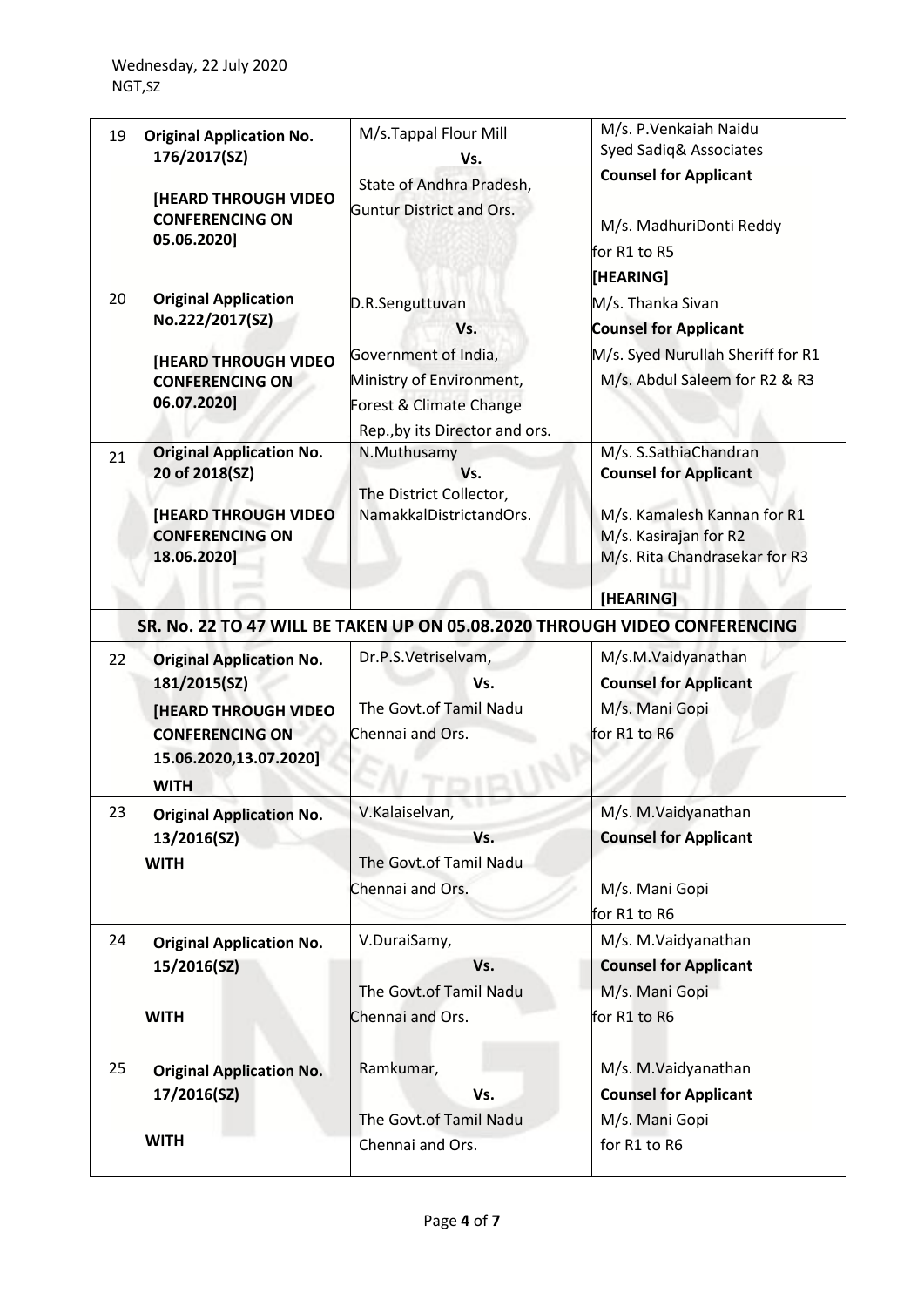| 26 | <b>Original Application No.</b><br>37/2016(SZ)<br><b>WITH</b> | A.Selvaraj, Valappadi<br>Vs.<br>The Govt.of Tamil Nadu<br>Chennai and Ors. | M/s. M. Vaidyanathan<br><b>Counsel for Applicant</b><br>M/s. Mani Gopi for R1 to R6    |
|----|---------------------------------------------------------------|----------------------------------------------------------------------------|----------------------------------------------------------------------------------------|
| 27 | <b>Original Application No.</b><br>38/2016(SZ)<br><b>WITH</b> | S.Jayapal<br>Vs.<br>The Govt.of Tamil Nadu<br>Chennai and Ors.             | M/s. M. Vaidyanathan<br><b>Counsel for Applicant</b><br>M/s. Mani Gopifor R1 to R6     |
| 28 | <b>Original Application No.</b><br>39/2016(SZ)<br><b>WITH</b> | K.Sudhakar,<br>Vs.<br>The Govt.of Tamil Nadu<br>Chennai and Ors.           | M/s. M. Vaidyanathan<br><b>Counsel for Applicant</b><br>M/s. Mani Gopi<br>for R1 to R6 |
| 29 | <b>Original Application No.</b><br>40/2016(SZ)<br><b>WITH</b> | S.Selvakumar,<br>Vs.<br>The Govt.of Tamil Nadu<br>Chennai and Ors.         | M/s. M. Vaidyanathan<br><b>Counsel for Applicant</b><br>M/s. Mani Gopi<br>for R1 to R6 |
| 30 | <b>Original Application No.</b><br>41/2016(SZ)<br><b>WITH</b> | M.Palanisamy<br>Vs.<br>The Govt.of Tamil Nadu<br>Chennai and Ors.          | M/s. M. Vaidyanathan<br><b>Counsel for Applicant</b><br>M/s. Mani Gopi<br>for R1 to R6 |
| 31 | <b>Original Application No.</b><br>42/2016(SZ)<br><b>WITH</b> | C.Marimuthu<br>Vs.<br>The Govt.of Tamil Nadu<br>Chennai and Ors.           | M/s. M. Vaidyanathan<br><b>Counsel for Applicant</b><br>M/s. Mani Gopi<br>for R1 to R6 |
| 32 | <b>Original Application No.</b><br>43/2016(SZ)<br><b>WITH</b> | A.Rajendran,<br>Vs.<br>The Govt.of Tamil Nadu<br>Chennai and Ors.          | M/s. M. Vaidyanathan<br><b>Counsel for Applicant</b><br>M/s. Mani Gopi<br>for R1 to R6 |
| 33 | <b>Original Application No.</b><br>44/2016(SZ)<br><b>WITH</b> | R.Anandhan<br>Vs.<br>The Govt.of Tamil Nadu<br>Chennai and Ors.            | M/s. M. Vaidyanathan<br><b>Counsel for Applicant</b><br>M/s. Mani Gopi<br>for R1 to R6 |
| 34 | <b>Original Application No.</b><br>45/2016(SZ)<br><b>WITH</b> | A.Ravanan<br>Vs.<br>The Govt.of Tamil Nadu<br>Chennai and Ors.             | M/s. M. Vaidyanathan<br><b>Counsel for Applicant</b><br>M/s. Mani Gopi<br>for R1 to R6 |
| 35 | <b>Original Application No.</b><br>46/2016(SZ)                | P.Thirugnana<br>Vs.<br>The Govt.of Tamil Nadu                              | M/s. M. Vaidyanathan<br><b>Counsel for Applicant</b><br>M/s. Mani Gopi                 |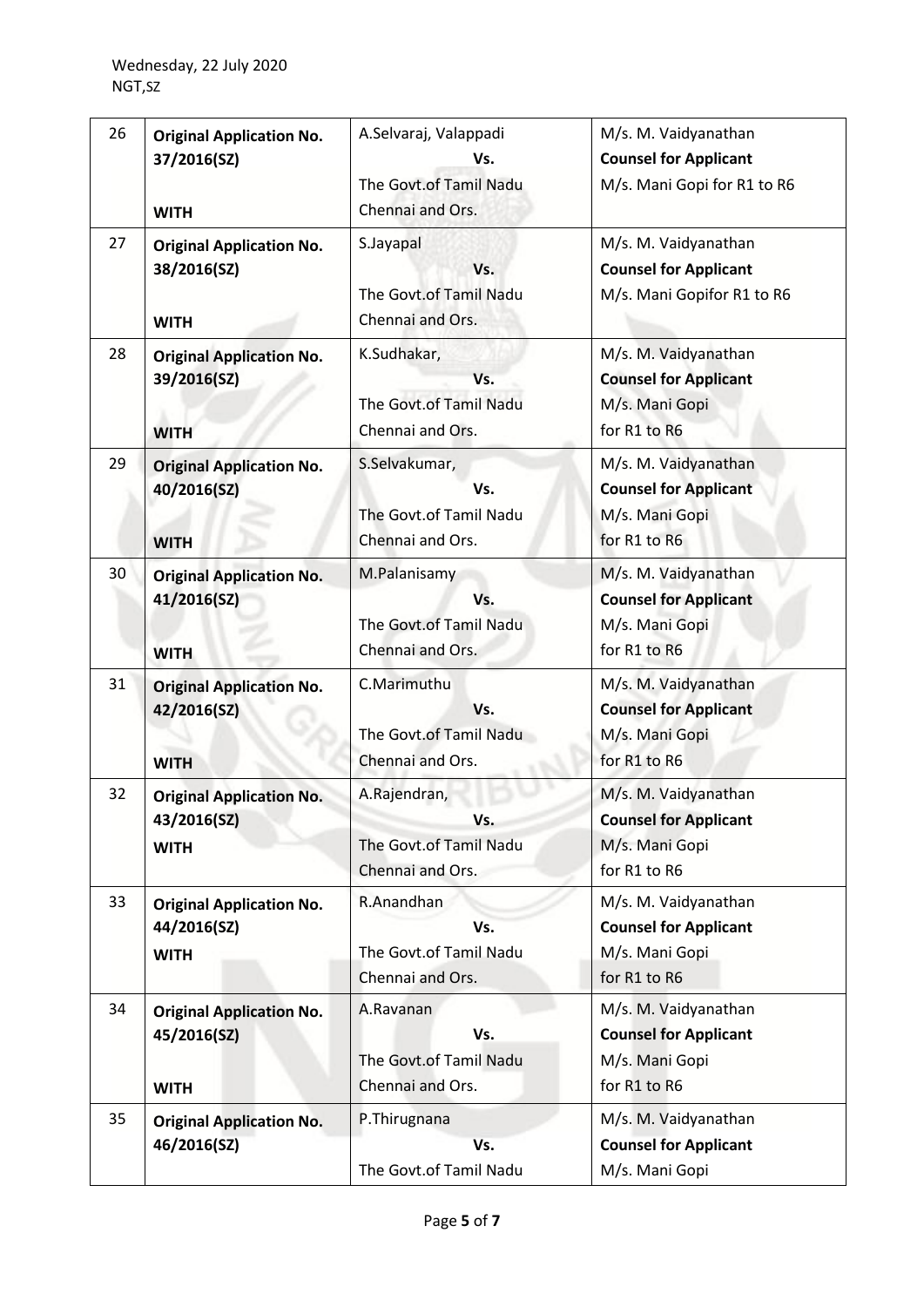|    | <b>WITH</b>                                                   | Chennai and Ors.                                                            | for R1 to R6                                                                            |
|----|---------------------------------------------------------------|-----------------------------------------------------------------------------|-----------------------------------------------------------------------------------------|
| 36 | <b>Original Application No.</b><br>57/2016(SZ)<br><b>WITH</b> | Mr. R.P Ramakrishnan<br>Vs.<br>The Govt.of Tamil Nadu<br>Chennai and Ors.   | M/s. M.Vaidyanathan<br><b>Counsel for Applicant</b><br>M/s. Mani Gopi<br>for R1 to R6   |
| 37 | <b>Original Application No.</b><br>58/2016(SZ)<br><b>WITH</b> | Mr. V.Godhanda Raman<br>Vs.<br>The Govt.of Tamil Nadu<br>Chennai and Ors.   | M/s. M.Vaidyanathan<br><b>Counsel for Applicant</b><br>M/s. Mani Gopi<br>for R1 to R6   |
| 38 | <b>Original Application No.</b><br>59/2016(SZ)<br><b>WITH</b> | Mr. A.KasiVishwanathan<br>Vs.<br>The Govt.of Tamil Nadu<br>Chennai and Ors. | M/s. M.Vaidyanathan<br><b>Counsel for Applicant</b><br>M/s. Mani Gopi<br>for R1 to R6   |
| 39 | <b>Original Application No.</b><br>60/2016(SZ)<br><b>WITH</b> | Mr. P.Muthukrishnan<br>Vs.<br>The Govt.of Tamil Nadu<br>Chennai and Ors     | M/s. M.Vaidyanathan<br><b>Counsel for Applicant</b><br>M/s. Mani Gopi<br>for R1 to R6   |
| 40 | <b>Original Application No.</b><br>89/2016(SZ)<br><b>WITH</b> | K.Dhanasekar,<br>Vs.<br>The Govt.of Tamil Nadu<br>Chennai and Ors           | M/s. M. Vaidyanathan,<br><b>Counsel for Applicant</b><br>M/s. Mani Gopi<br>for R1 to R6 |
| 41 | <b>Original Application No.</b><br>90/2016(SZ)<br><b>WITH</b> | S.Muniraj<br>Vs.<br>The Govt.of Tamil Nadu<br>Chennai and Ors               | M/s. M. Vaidyanathan,<br><b>Counsel for Applicant</b><br>M/s. Mani Gopi for R1 to R6    |
| 42 | <b>Original Application No.</b><br>91/2016(SZ)<br><b>WITH</b> | G.Rukkumani<br>Vs.<br>The Govt.of Tamil Nadu<br>Chennai and Ors             | M/s. M. Vaidyanathan,<br><b>Counsel for Applicant</b><br>M/s. Mani Gopi<br>for R1 to R6 |
| 43 | <b>Original Application No.</b><br>92/2016(SZ)<br><b>WITH</b> | P.S. Rathinam<br>Vs.<br>The Govt.of Tamil Nadu<br>Chennai and Ors           | M/s. M. Vaidyanathan,<br><b>Counsel for Applicant</b><br>M/s. Mani Gopi<br>for R1 to R6 |
| 44 | <b>Original Application No.</b><br>93/2016(SZ)<br><b>WITH</b> | T.Kandasamy<br>Vs.<br>The Govt.of Tamil Nadu<br>Chennai and Ors             | M/s. M. Vaidyanathan,<br><b>Counsel for Applicant</b><br>M/s. Mani Gopi<br>for R1 to R6 |
| 45 | <b>Original Application No.</b><br>94/2016(SZ)                | A.Singaravel<br>Vs.                                                         | M/s. M. Vaidyanathan,<br><b>Counsel for Applicant</b>                                   |